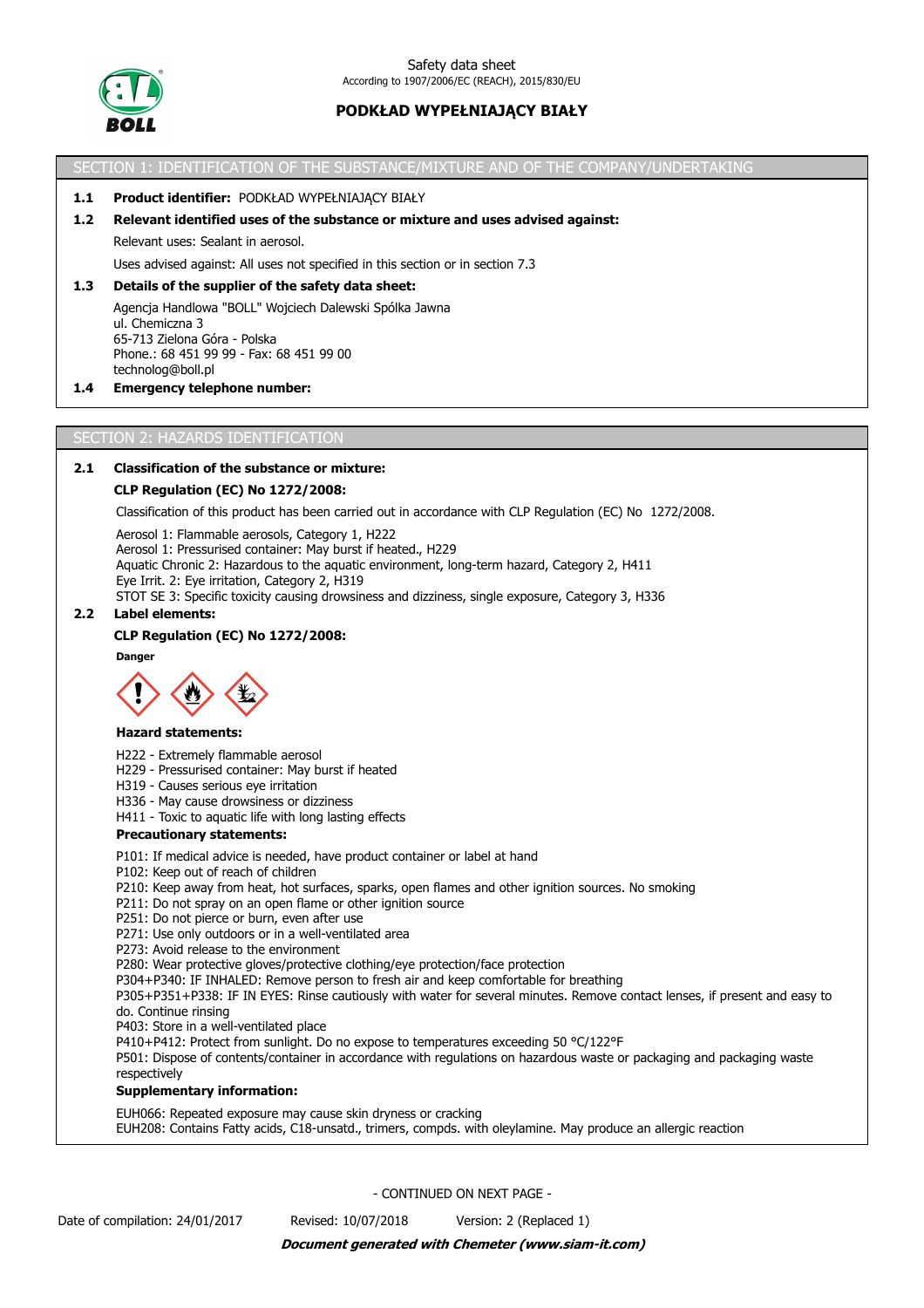

## SECTION 2: HAZARDS IDENTIFICATION (continued

## **2.3 Other hazards:**

Product fails to meet PBT/vPvB criteria

#### SECTION 3: COMPOSITION/INFORMATION ON INGREDIENTS

### **3.1 Substance:**

Non-applicable

## **3.2 Mixture:**

### **Chemical description:** active ingredient mixture with a propellant. Extruding gas: dimethyl ether

### **Components:**

In accordance with Annex II of Regulation (EC) No 1907/2006 (point 3), the product contains:

|               | <b>Identification</b>                                              |                                             | Chemical name/Classification                                                                 |             |  |  |  |
|---------------|--------------------------------------------------------------------|---------------------------------------------|----------------------------------------------------------------------------------------------|-------------|--|--|--|
| CAS:          | 115-10-6                                                           | Dimethyl ether(1)                           | ATP CLP00                                                                                    |             |  |  |  |
| EC:           | 204-065-8<br>Index: 603-019-00-8<br>REACH: 01-2119472128-37-XXXX   | <b>Regulation 1272/2008</b>                 | Flam. Gas 1: H220; Press. Gas: H280 - Danger                                                 | $25 - 50%$  |  |  |  |
| CAS:          | 78-93-3                                                            | 2-butanone <sup>(1)</sup>                   | ATP CLP00                                                                                    |             |  |  |  |
| EC:           | 201-159-0<br>Index: 606-002-00-3<br>REACH: 01-2119457290-43-XXXX   | Regulation 1272/2008                        | Eye Irrit. 2: H319; Flam. Lig. 2: H225; STOT SE 3: H336; EUH066 - Danger                     | $10 - 25%$  |  |  |  |
| CAS:          | $67 - 64 - 1$                                                      | Acetone <sup>(1)</sup>                      | ATP CLP00                                                                                    |             |  |  |  |
| EC:           | 200-662-2<br>Index: 606-001-00-8<br>REACH: 01-2119471330-49-XXXX   | <b>Regulation 1272/2008</b>                 | Eye Irrit. 2: H319; Flam. Lig. 2: H225; STOT SE 3: H336; EUH066 - Danger                     | $10 - 25%$  |  |  |  |
| CAS:          | 123-86-4                                                           | N-butyl acetate <sup>(1)</sup><br>ATP CLP00 |                                                                                              |             |  |  |  |
| EC:           | 204-658-1<br>Index: 607-025-00-1<br>REACH: 01-2119485493-29-XXXX   | Regulation 1272/2008                        | Flam. Liq. 3: H226; STOT SE 3: H336; EUH066 - Warning                                        | $2,5 - 10%$ |  |  |  |
| CAS:          | 7779-90-0                                                          | trizinc bis(orthophosphate)(1)              | ATP CLP00                                                                                    |             |  |  |  |
| EC:           | 231-944-3<br>Index: Non-applicable<br>REACH: 01-2119485044-40-XXXX | <b>Regulation 1272/2008</b>                 | Aquatic Acute 1: H400; Aquatic Chronic 1: H410 - Warning                                     | $2,5 - 10%$ |  |  |  |
| CAS:          | 147900-93-4                                                        |                                             | Fatty acids, C18-unsatd., trimers, compds. with oleylamine <sup>(1)</sup><br>Self-classified |             |  |  |  |
| EC:<br>Index: | Non-applicable<br>Non-applicable<br>REACH: 01-2119971821-33-XXXX   | <b>Regulation 1272/2008</b>                 | Acute Tox. 4: H302; Aquatic Chronic 2: H411; Skin Sens. 1: H317; STOT RE 2: H373 - Warning   | $0.1 - 1\%$ |  |  |  |

<sup>(1)</sup> Voluntarily-listed substance failing to meet any of the criteria set out in Regulation (EU) No. 2015/830

To obtain more information on the hazards of the substances consult sections 8, 11, 12, 15 and 16.

## SECTION 4: FIRST AID MEASURES

#### **4.1 Description of first aid measures:**

The symptoms resulting from intoxication can appear after exposure, therefore, in case of doubt, seek medical attention for direct exposure to the chemical product or persistent discomfort, showing the SDS of this product.

## **By inhalation:**

Remove the person affected from the area of exposure, provide with fresh air and keep at rest. In serious cases such as cardiorespiratory failure, artificial resuscitation techniques will be necessary (mouth to mouth resuscitation, cardiac massage, oxygen supply, etc.) requiring immediate medical assistance.

### **By skin contact:**

Remove contaminated clothing and footwear, rinse skin or shower the person affected if appropriate with plenty of cold water and neutral soap. In serious cases see a doctor. If the product causes burns or freezing, clothing should not be removed as this could worsen the injury caused if it is stuck to the skin. If blisters form on the skin, these should never be burst as this will increase the risk of infection.

#### **By eye contact:**

- CONTINUED ON NEXT PAGE -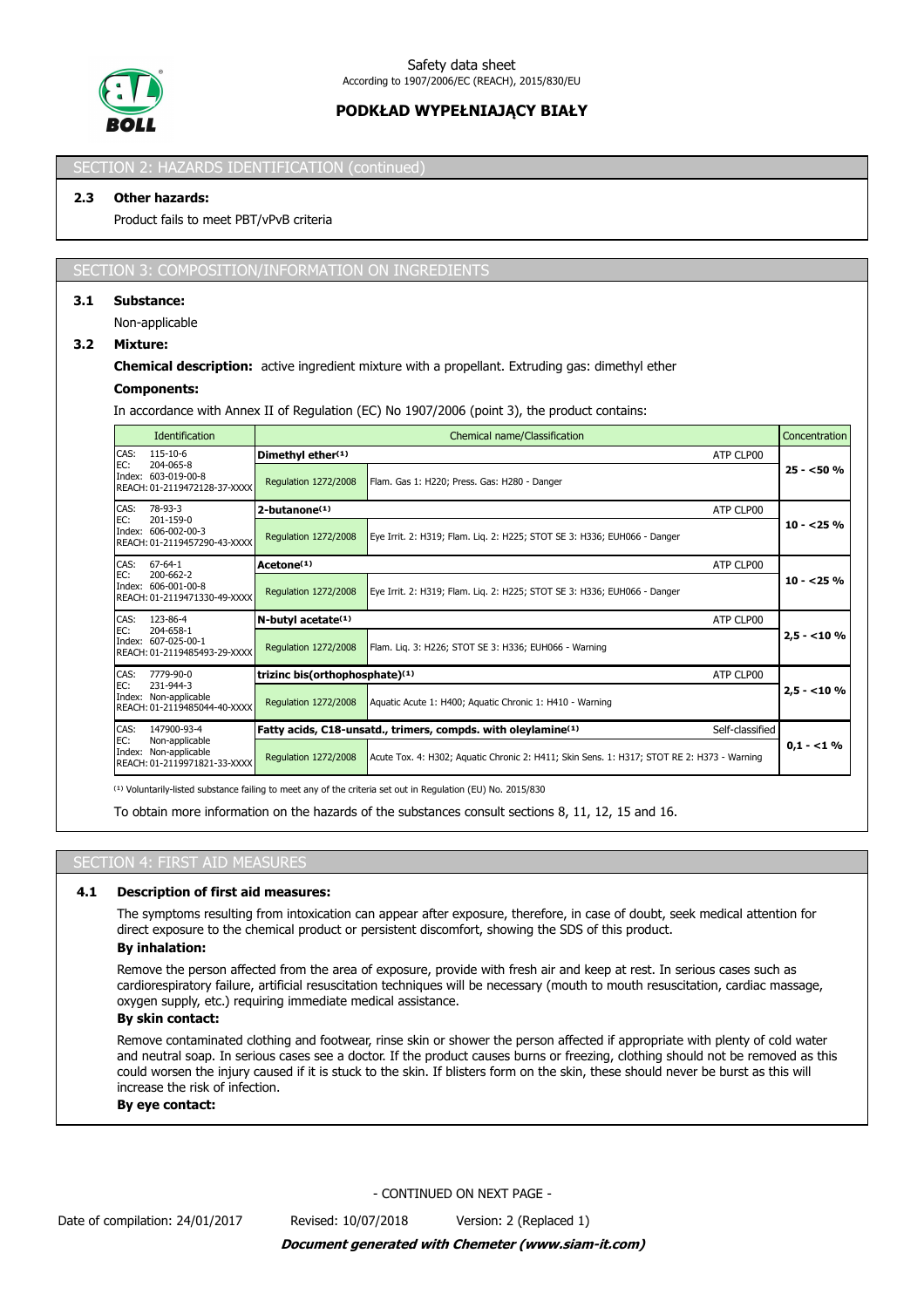

## SECTION 4: FIRST AID MEASURES (continued)

Rinse eyes thoroughly with lukewarm water for at least 15 minutes. Do not allow the person affected to rub or close their eyes. If the injured person uses contact lenses, these should be removed unless they are stuck to the eyes, in which case this could cause further damage. In all cases, after cleaning, a doctor should be consulted as quickly as possible with the SDS of the product.

#### **By ingestion/aspiration:**

Do not induce vomiting, but if it does happen keep the head down to avoid aspiration. Keep the person affected at rest. Rinse out the mouth and throat, as they may have been affected during ingestion.

#### **4.2 Most important symptoms and effects, both acute and delayed:**

Acute and delayed effects are indicated in sections 2 and 11.

#### **4.3 Indication of any immediate medical attention and special treatment needed:**

Non-applicable

#### **SECTION 5: FIREFIGHTING MEASURE**

#### **5.1 Extinguishing media:**

If possible use polyvalent powder fire extinguishers (ABC powder), alternatively use foam or carbon dioxide extinguishers (CO₂). IT IS RECOMMENDED NOT to use tap water as an extinguishing agent.

### **5.2 Special hazards arising from the substance or mixture:**

As a result of combustion or thermal decomposition reactive sub-products are created that can become highly toxic and, consequently, can present a serious health risk.

### **5.3 Advice for firefighters:**

Depending on the magnitude of the fire it may be necessary to use full protective clothing and self-contained breathing apparatus (SCBA). Minimum emergency facilities and equipment should be available (fire blankets, portable first aid kit,...) in accordance with Directive 89/654/EC.

### **Additional provisions:**

Act in accordance with the Internal Emergency Plan and the Information Sheets on actions to take after an accident or other emergencies. Eliminate all sources of ignition. In case of fire, cool the storage containers and tanks for products susceptible to combustion, explosion or BLEVE as a result of high temperatures. Avoid spillage of the products used to extinguish the fire into an aqueous medium.

## SECTION 6: ACCIDENTAL RELEASE MEASURES

### **6.1 Personal precautions, protective equipment and emergency procedures:**

Isolate leaks provided that there is no additional risk for the people performing this task. Evacuate the area and keep out those without protection. Personal protection equipment must be used against potential contact with the spilt product (See section 8). Above all prevent the formation of any vapour-air flammable mixtures, through either ventilation or the use of an inert medium. Destroy any source of ignition. Eliminate electrostatic charges by interconnecting all the conductive surfaces on which static electricity could form, and also ensuring that all surfaces are connected to the ground.

## **6.2 Environmental precautions:**

Avoid at all cost any type of spillage into an aqueous medium. Contain the product absorbed appropriately in hermetically sealed containers. Notify the relevant authority in case of exposure to the general public or the environment.

## **6.3 Methods and material for containment and cleaning up:**

It is recommended:

Absorb the spillage using sand or inert absorbent and move it to a safe place. Do not absorb in sawdust or other combustible absorbents. For any concern related to disposal consult section 13.

### **6.4 Reference to other sections:**

See sections 8 and 13.

#### SECTION 7: HANDLING AND STORAG

#### **7.1 Precautions for safe handling:**

A.- Precautions for safe manipulation

- CONTINUED ON NEXT PAGE -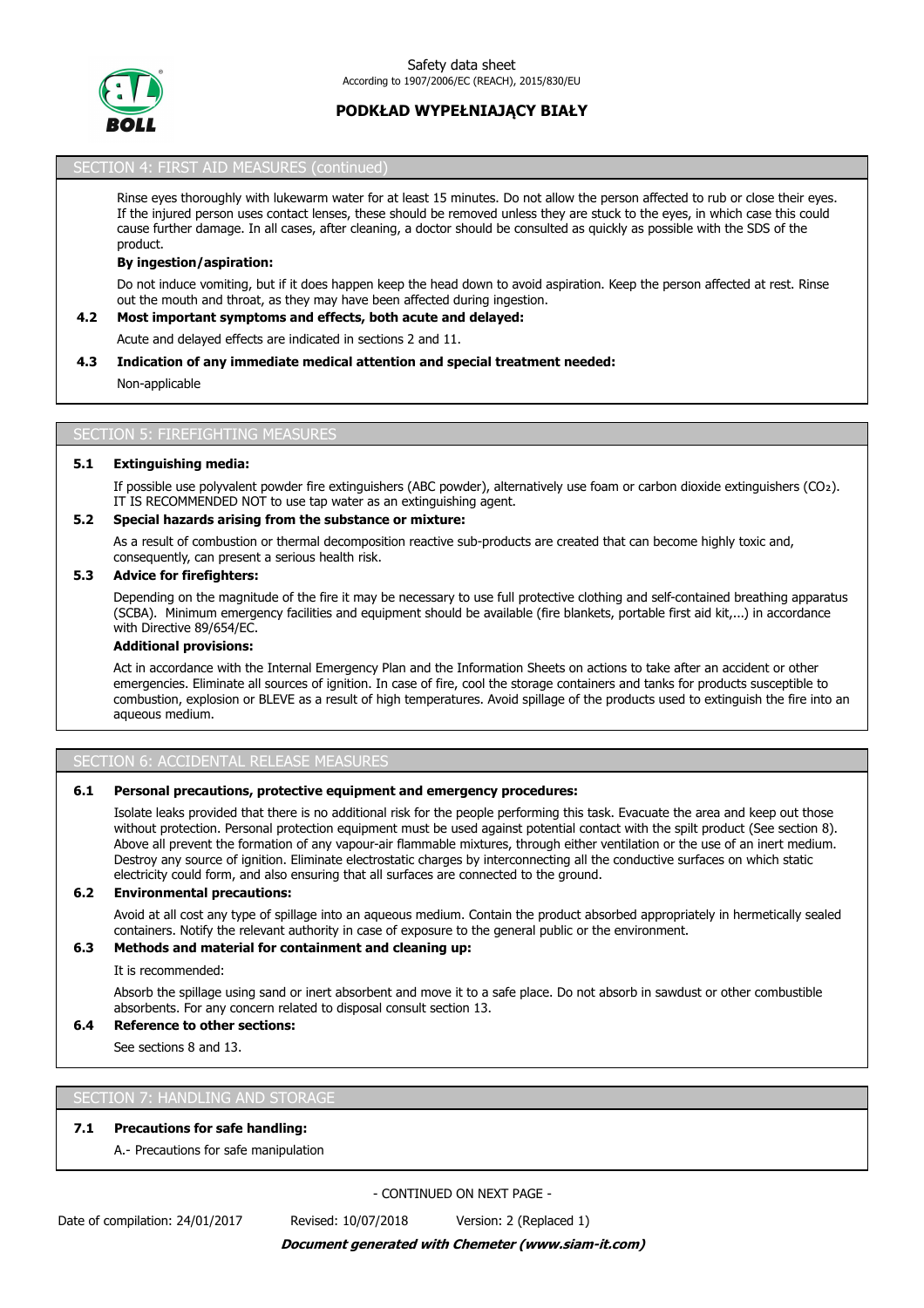

# SECTION 7: HANDLING AND STORAGE (continued) Comply with the current legislation concerning the prevention of industrial risks. Keep containers hermetically sealed. Control spills and residues, destroying them with safe methods (section 6). Avoid leakages from the container. Maintain order and cleanliness where dangerous products are used. B.- Technical recommendations for the prevention of fires and explosions Avoid the evaporation of the product as it contains flammable substances, which could form flammable vapour/air mixtures in the presence of sources of ignition. Control sources of ignition (mobile phones, sparks,...) and transfer at slow speeds to avoid the creation of electrostatic charges. Avoid splashes and pulverizations. Consult section 10 for conditions and materials that should be avoided. C.- Technical recommendations to prevent ergonomic and toxicological risks Do not eat or drink during the process, washing hands afterwards with suitable cleaning products. D.- Technical recommendations to prevent environmental risks Due to the danger of this product for the environment it is recommended to use it within an area containing contamination control barriers in case of spillage, as well as having absorbent material in close proximity. **7.2 Conditions for safe storage, including any incompatibilities:** A.- Technical measures for storage B.- General conditions for storage Avoid sources of heat, radiation, static electricity and contact with food. For additional information see subsection 10.5 **7.3 Specific end use(s):** Minimum Temp.: 5 °C Maximum Temp.: 20 °C Maximum time: 24 Months

Except for the instructions already specified it is not necessary to provide any special recommendation regarding the uses of this product.

# EXPOSURE CONTROLS/PERSONAL PROTE

# **8.1 Control parameters:**

Substances whose occupational exposure limits have to be monitored in the workplace

|                | <b>Identification</b> | <b>Environmental limits</b> |           |                        |  |
|----------------|-----------------------|-----------------------------|-----------|------------------------|--|
| Dimethyl ether |                       | IOELV (8h)                  | 1000 ppm  | 1920 mg/m <sup>3</sup> |  |
| CAS: 115-10-6  | EC: $204-065-8$       | <b>IOELV (STEL)</b>         |           |                        |  |
| 2-butanone     |                       | IOELV (8h)                  | $200$ ppm | 600 mg/m <sup>3</sup>  |  |
| CAS: 78-93-3   | EC: 201-159-0         | <b>IOELV (STEL)</b>         | 300 ppm   | 900 mg/m $3$           |  |
| Acetone        |                       | IOELV (8h)                  | 500 ppm   | 1210 mg/m <sup>3</sup> |  |
| CAS: 67-64-1   | EC: 200-662-2         | <b>IOELV (STEL)</b>         |           |                        |  |

## **DNEL (Workers):**

|                       |                   | Short exposure              |                                  | Long exposure                    |                               |
|-----------------------|-------------------|-----------------------------|----------------------------------|----------------------------------|-------------------------------|
| <b>Identification</b> | <b>Systemic</b>   | Local                       | <b>Systemic</b>                  | Local                            |                               |
| Dimethyl ether        | Oral              | Non-applicable              | Non-applicable                   | Non-applicable                   | Non-applicable                |
| CAS: 115-10-6         | Dermal            | Non-applicable              | Non-applicable                   | Non-applicable                   | Non-applicable                |
| EC: 204-065-8         | Inhalation        | Non-applicable              | Non-applicable                   | 1879 - 1909<br>mq/m <sup>3</sup> | Non-applicable                |
| 2-butanone            | Oral              | Non-applicable              | Non-applicable                   | Non-applicable                   | Non-applicable                |
| CAS: 78-93-3          | Dermal            | Non-applicable              | Non-applicable                   | 1146 - 1176<br>mg/kg             | Non-applicable                |
| EC: 201-159-0         | Inhalation        | Non-applicable              | Non-applicable                   | $585 - 615$ mg/m <sup>3</sup>    | Non-applicable                |
| Acetone               | Oral              | Non-applicable              | Non-applicable                   | Non-applicable                   | Non-applicable                |
| CAS: 67-64-1          | Dermal            | Non-applicable              | Non-applicable                   | 171 - 201 mg/kg                  | Non-applicable                |
| EC: 200-662-2         | Inhalation        | Non-applicable              | 2405 - 2435<br>mg/m <sup>3</sup> | 1195 - 1225<br>mq/m <sup>3</sup> | Non-applicable                |
| N-butyl acetate       | Oral              | Non-applicable              | Non-applicable                   | Non-applicable                   | Non-applicable                |
| CAS: 123-86-4         | Dermal            | Non-applicable              | Non-applicable                   | Non-applicable                   | Non-applicable                |
| EC: 204-658-1         | <b>Inhalation</b> | 945 - 975 mg/m <sup>3</sup> | 945 - 975 mg/m <sup>3</sup>      | $465 - 495$ mg/m <sup>3</sup>    | $465 - 495$ mg/m <sup>3</sup> |

- CONTINUED ON NEXT PAGE -

Date of compilation: 24/01/2017 Revised: 10/07/2018 Version: 2 (Replaced 1)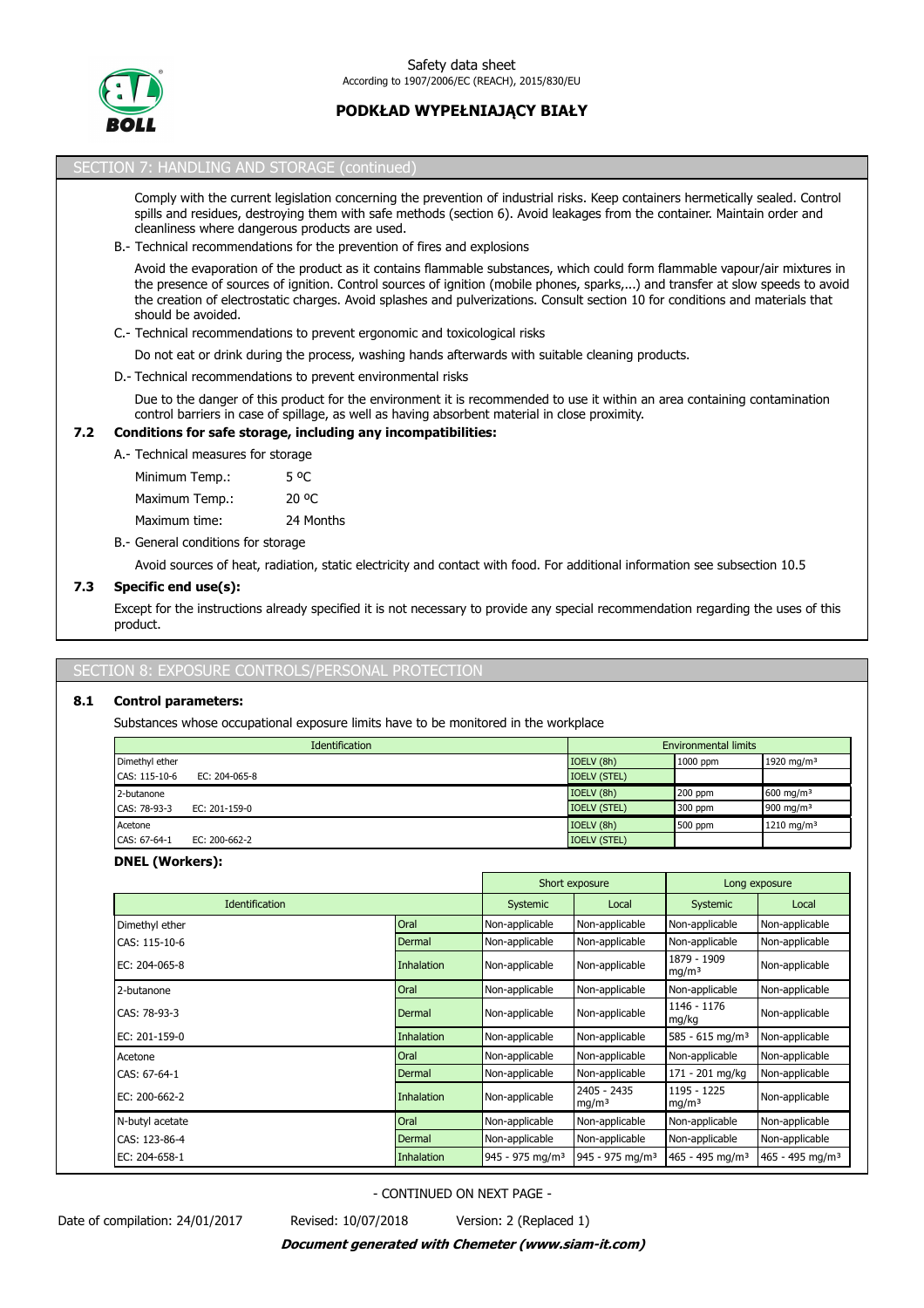

### Safety data sheet According to 1907/2006/EC (REACH), 2015/830/EU

# **PODKŁAD WYPEŁNIAJĄCY BIAŁY**

## SECTION 8: EXPOSURE CONTROLS/PERSONAL PROTECTION (continued)

|                             |            | Short exposure |                | Long exposure                |                |
|-----------------------------|------------|----------------|----------------|------------------------------|----------------|
| Identification              |            | Systemic       | Local          | Systemic                     | Local          |
| trizinc bis(orthophosphate) | Oral       | Non-applicable | Non-applicable | Non-applicable               | Non-applicable |
| CAS: 7779-90-0              | Dermal     | Non-applicable | Non-applicable | 68 - 98 mg/kg                | Non-applicable |
| EC: 231-944-3               | Inhalation | Non-applicable | Non-applicable | $-10 - 20$ mg/m <sup>3</sup> | Non-applicable |

### **DNEL (General population):**

|                             |                   | Short exposure                     |                                    | Long exposure                       |                                     |
|-----------------------------|-------------------|------------------------------------|------------------------------------|-------------------------------------|-------------------------------------|
| Identification              |                   | Systemic                           | Local                              | Systemic                            | Local                               |
| Dimethyl ether              | Oral              | Non-applicable                     | Non-applicable                     | Non-applicable                      | Non-applicable                      |
| CAS: 115-10-6               | Dermal            | Non-applicable                     | Non-applicable                     | Non-applicable                      | Non-applicable                      |
| EC: 204-065-8               | <b>Inhalation</b> | Non-applicable                     | Non-applicable                     | 456 - 486 mg/m <sup>3</sup>         | Non-applicable                      |
| 2-butanone                  | Oral              | Non-applicable                     | Non-applicable                     | 16 - 46 mg/kg                       | Non-applicable                      |
| CAS: 78-93-3                | Dermal            | Non-applicable                     | Non-applicable                     | 397 - 427 mg/kg                     | Non-applicable                      |
| EC: 201-159-0               | <b>Inhalation</b> | Non-applicable                     | Non-applicable                     | $91 - 121$ mg/m <sup>3</sup>        | Non-applicable                      |
| Acetone                     | Oral              | Non-applicable                     | Non-applicable                     | 47 - 77 mg/kg                       | Non-applicable                      |
| CAS: 67-64-1                | Dermal            | Non-applicable                     | Non-applicable                     | 47 - 77 mg/kg                       | Non-applicable                      |
| EC: 200-662-2               | <b>Inhalation</b> | Non-applicable                     | Non-applicable                     | $185 - 215$ mg/m <sup>3</sup>       | Non-applicable                      |
| N-butyl acetate             | Oral              | Non-applicable                     | Non-applicable                     | Non-applicable                      | Non-applicable                      |
| CAS: 123-86-4               | Dermal            | Non-applicable                     | Non-applicable                     | Non-applicable                      | Non-applicable                      |
| EC: 204-658-1               | <b>Inhalation</b> | 844,7 - 874,7<br>mg/m <sup>3</sup> | 844,7 - 874,7<br>mg/m <sup>3</sup> | 87,34 - 117,34<br>mg/m <sup>3</sup> | 87,34 - 117,34<br>mg/m <sup>3</sup> |
| trizinc bis(orthophosphate) | Oral              | Non-applicable                     | Non-applicable                     | -14,17 - 15,83<br>mg/kg             | Non-applicable                      |
| CAS: 7779-90-0              | Dermal            | Non-applicable                     | Non-applicable                     | 68 - 98 mg/kg                       | Non-applicable                      |
| EC: 231-944-3               | <b>Inhalation</b> | Non-applicable                     | Non-applicable                     | $-12,5 - 17,5$<br>mg/m <sup>3</sup> | Non-applicable                      |

## **PNEC:**

| Identification              |                     |                           |                                            |                        |
|-----------------------------|---------------------|---------------------------|--------------------------------------------|------------------------|
| Dimethyl ether              | <b>STP</b>          | 145 - 175 mg/L            | Fresh water                                | $-14,85 - 15,16$ mg/L  |
| CAS: 115-10-6               | Soil                | $-14,96 - 15,05$<br>mg/kg | Marine water                               | $-14,98 - 15,02$ mg/L  |
| EC: 204-065-8               | <b>Intermittent</b> |                           | -13,45 - 16,55 mg/L Sediment (Fresh water) | $-14,32 - 15,68$ mg/kg |
|                             | Oral                | Non-applicable            | Sediment (Marine water)                    | -14,93 - 15,07 mg/kg   |
| 2-butanone                  | <b>STP</b>          | 694 - 724 mg/L            | Fresh water                                | 40,8 - 70,8 mg/L       |
| CAS: 78-93-3                | Soil                | 7,5 - 37,5 mg/kg          | Marine water                               | 40,8 - 70,8 mg/L       |
| EC: 201-159-0               | <b>Intermittent</b> | 40,8 - 70,8 mg/L          | Sediment (Fresh water)                     | 269,74 - 299,74 mg/kg  |
|                             | Oral                | 985 - 1015 g/kg           | Sediment (Marine water)                    | 269,7 - 299,7 mg/kg    |
| Acetone                     | <b>STP</b>          | 85 - 115 mg/L             | Fresh water                                | $-4,4 - 25,6$ mg/L     |
| CAS: 67-64-1                | Soil                | 14,5 - 44,5 mg/kg         | <b>Marine water</b>                        | $-13,94 - 16,06$ mg/L  |
| EC: 200-662-2               | <b>Intermittent</b> | $6 - 36$ mg/L             | Sediment (Fresh water)                     | 15,4 - 45,4 mg/kg      |
|                             | Oral                | Non-applicable            | Sediment (Marine water)                    | $-11,96 - 18,04$ mg/kg |
| N-butyl acetate             | <b>STP</b>          | 20,6 - 50,6 mg/L          | Fresh water                                | $-14,82 - 15,18$ mg/L  |
| CAS: 123-86-4               | Soil                | -14,91 - 15,09<br>mg/kg   | Marine water                               | -14,98 - 15,02 mg/L    |
| EC: 204-658-1               | <b>Intermittent</b> |                           | -14,64 - 15,36 mg/L Sediment (Fresh water) | $-14,02 - 15,98$ mg/kg |
|                             | Oral                | Non-applicable            | Sediment (Marine water)                    | -14,9 - 15,1 mg/kg     |
| trizinc bis(orthophosphate) | <b>STP</b>          | $-14,9 - 15,1$ mg/L       | Fresh water                                | -14,98 - 15,02 mg/L    |
| CAS: 7779-90-0              | Soil                | 20,6 - 50,6 mg/kg         | Marine water                               | -14,99 - 15,01 mg/L    |
| EC: 231-944-3               | <b>Intermittent</b> | Non-applicable            | Sediment (Fresh water)                     | 102,8 - 132,8 mg/kg    |
|                             | Oral                | Non-applicable            | Sediment (Marine water)                    | 41,5 - 71,5 mg/kg      |

## **8.2 Exposure controls:**

A.- General security and hygiene measures in the work place

- CONTINUED ON NEXT PAGE -

Date of compilation: 24/01/2017 Revised: 10/07/2018 Version: 2 (Replaced 1)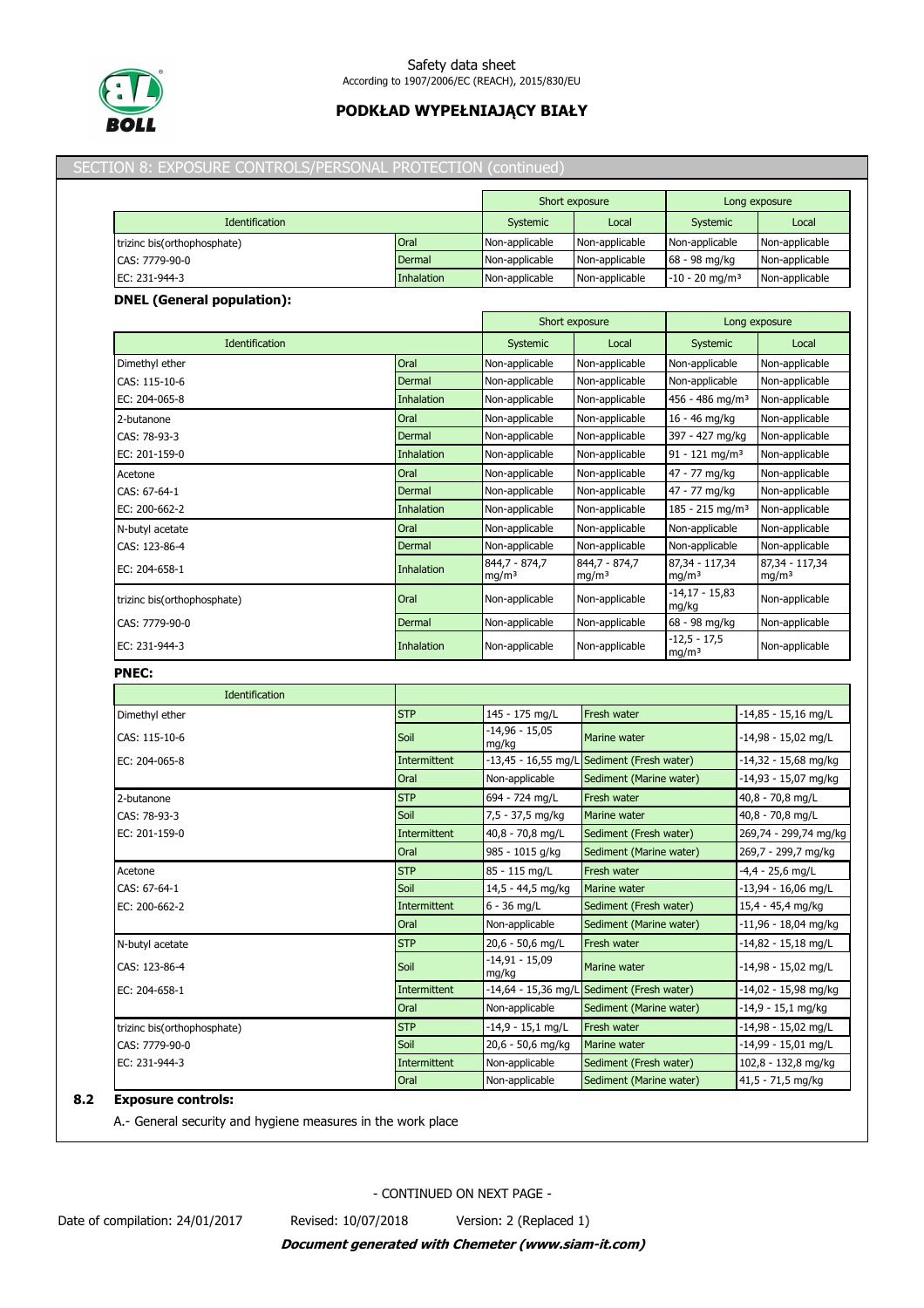

## SECTION 8: EXPOSURE CONTROLS/PERSONAL PROTECTION (continued)

As a preventative measure it is recommended to use basic Personal Protective Equipment, with the corresponding <<CE marking>> in accordance with Directive 89/686/EC. For more information on Personal Protective Equipment (storage, use, cleaning, maintenance, class of protection,…) consult the information leaflet provided by the manufacturer. For more information see subsection 7.1.

All information contained herein is a recommendation which needs some specification from the labour risk prevention services as it is not known whether the company has additional measures at its disposal.

#### B.- Respiratory protection

| Pictogram                                    |                       | <b>PPE</b>                           | Labelling      | <b>CEN Standard</b> | Remarks                                                                                                                                                                       |
|----------------------------------------------|-----------------------|--------------------------------------|----------------|---------------------|-------------------------------------------------------------------------------------------------------------------------------------------------------------------------------|
| Mandatory<br>respiratory tract<br>protection | $\sum_{n=1}^{\infty}$ | Filter mask for gases and<br>vapours | <b>CAT III</b> | EN 405:2001+A1:2009 | Replace when there is a taste or smell of the<br>contaminant inside the face mask. If the<br>contaminant comes with warnings it is<br>recommended to use isolation equipment. |

#### C.- Specific protection for the hands

| Pictogram                                   | <b>PPE</b>                                   | Labelling | <b>CEN Standard</b>                                           | <b>Remarks</b>                                                                                                                                                                                                 |
|---------------------------------------------|----------------------------------------------|-----------|---------------------------------------------------------------|----------------------------------------------------------------------------------------------------------------------------------------------------------------------------------------------------------------|
| <b>ALLA</b><br>Mandatory hand<br>protection | NON-disposable chemical<br>protective gloves | CAT III   | EN 374-1:2003<br>EN 374-3:2003/AC:2006<br>EN 420:2003+A1:2009 | The Breakthrough Time indicated by the<br>manufacturer must exceed the period during which<br>the product is being used. Do not use protective<br>creams after the product has come into contact<br>with skin. |

"As the product is a mixture of several substances, the resistance of the glove material can not be predicted in advance with total reliability and has therefore to be checked prior to the application"

## D.- Ocular and facial protection

| Pictogram                                  | <b>PPE</b>  | Labelling      | <b>CEN Standard</b>                                           | Remarks                                                                                                                         |
|--------------------------------------------|-------------|----------------|---------------------------------------------------------------|---------------------------------------------------------------------------------------------------------------------------------|
| $\sqrt{ }$<br>Mandatory face<br>protection | Face shield | <b>CAT I</b> I | EN 166:2001<br>EN 167:2001<br>EN 168:2001<br>EN ISO 4007:2012 | Clean daily and disinfect periodically according to<br>the manufacturer's instructions. Use if there is a<br>risk of splashing. |

## E.- Body protection

| Pictogram                                                | <b>PPE</b>                                                                                                   | Labelling      | <b>CEN Standard</b>                                                                                                                                   | Remarks                                                                                        |
|----------------------------------------------------------|--------------------------------------------------------------------------------------------------------------|----------------|-------------------------------------------------------------------------------------------------------------------------------------------------------|------------------------------------------------------------------------------------------------|
| $\pmb{\Lambda}$<br>Mandatory complete<br>body protection | Disposable clothing for<br>protection against chemical<br>risks, with antistatic and<br>fireproof properties | <b>CAT III</b> | EN 1149-1,2,3<br>EN 13034:2005+A1:2009<br>EN ISO 13982-<br>1:2004/A1:2010<br>EN ISO 6529:2001<br>EN ISO 6530:2005<br>EN ISO 13688:2013<br>EN 464:1994 | For professional use only. Clean periodically<br>according to the manufacturer's instructions. |

### F.- Additional emergency measures

| <b>Emergency measure</b> | <b>Standards</b>               | Emergency measure    | <b>Standards</b>              |
|--------------------------|--------------------------------|----------------------|-------------------------------|
| AV<br>ш                  | ANSI Z358-1<br>ISO 3864-1:2002 | $\bigcirc$<br>.<br>▦ | DIN 12 899<br>ISO 3864-1:2002 |
| Emergency shower         |                                | Eyewash stations     |                               |

## **Environmental exposure controls:**

In accordance with the community legislation for the protection of the environment it is recommended to avoid environmental spillage of both the product and its container. For additional information see subsection 7.1.D

## **Volatile organic compounds:**

With regard to Directive 2010/75/EU, this product has the following characteristics:

| $V.O.C.$ (Supply):        | 89,2 % weight                       |
|---------------------------|-------------------------------------|
| V.O.C. density at 20 °C:  | 663,4 kg/m <sup>3</sup> (663,4 g/L) |
| Average carbon number:    | 4                                   |
| Average molecular weight: | 75,25 g/mol                         |
|                           |                                     |

- CONTINUED ON NEXT PAGE -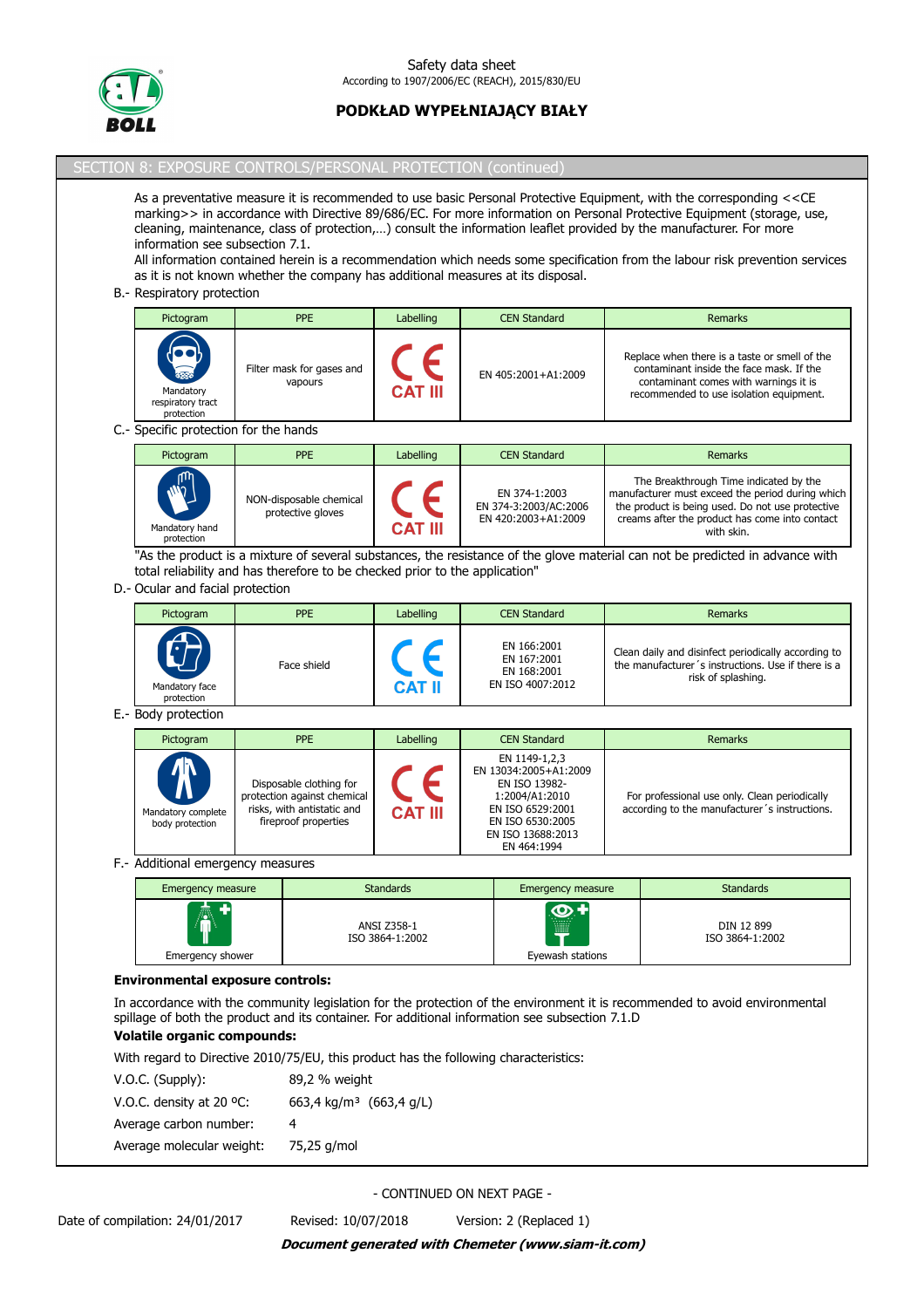

|     | SECTION 9: PHYSICAL AND CHEMICAL PROPERTIES                                                        |                       |  |  |
|-----|----------------------------------------------------------------------------------------------------|-----------------------|--|--|
| 9.1 | Information on basic physical and chemical properties:                                             |                       |  |  |
|     | For complete information see the product datasheet.                                                |                       |  |  |
|     | <b>Appearance:</b>                                                                                 |                       |  |  |
|     | Physical state at 20 °C:                                                                           | Liquid                |  |  |
|     | Appearance:                                                                                        | Fluid                 |  |  |
|     | Colour:                                                                                            | White                 |  |  |
|     | Odour:                                                                                             | Characteristic        |  |  |
|     | Odour threshold:                                                                                   | Non-applicable *      |  |  |
|     | <b>Volatility:</b>                                                                                 |                       |  |  |
|     | Boiling point at atmospheric pressure:                                                             | $-24$ °C              |  |  |
|     | Vapour pressure at 20 °C:                                                                          | 520000 Pa             |  |  |
|     | Vapour pressure at 50 °C:                                                                          | Non-applicable *      |  |  |
|     | Evaporation rate at 20 °C:                                                                         | Non-applicable *      |  |  |
|     | <b>Product description:</b>                                                                        |                       |  |  |
|     | Density at 20 °C:                                                                                  | 888 kg/m <sup>3</sup> |  |  |
|     | Relative density at 20 °C:                                                                         | 0,888                 |  |  |
|     | Dynamic viscosity at 20 °C:                                                                        | Non-applicable *      |  |  |
|     | Kinematic viscosity at 20 °C:                                                                      | Non-applicable *      |  |  |
|     | Kinematic viscosity at 40 °C:                                                                      | Non-applicable *      |  |  |
|     | Concentration:                                                                                     | Non-applicable *      |  |  |
|     | pH:                                                                                                | Non-applicable *      |  |  |
|     | Vapour density at 20 °C:                                                                           | Non-applicable *      |  |  |
|     | Partition coefficient n-octanol/water 20 °C:                                                       | Non-applicable *      |  |  |
|     | Solubility in water at 20 °C:                                                                      | Non-applicable *      |  |  |
|     | Solubility properties:                                                                             | Insoluble in water    |  |  |
|     | Decomposition temperature:                                                                         | Non-applicable *      |  |  |
|     | Melting point/freezing point:                                                                      | Non-applicable *      |  |  |
|     | Explosive properties:                                                                              | Non-applicable *      |  |  |
|     | Oxidising properties:                                                                              | Non-applicable *      |  |  |
|     | <b>Flammability:</b>                                                                               |                       |  |  |
|     | Flash Point:                                                                                       | -42 °C                |  |  |
|     | Flammability (solid, gas):                                                                         | Non-applicable *      |  |  |
|     | Autoignition temperature:                                                                          | 235 °C                |  |  |
|     | Lower flammability limit:                                                                          | 1,8 % Volume          |  |  |
|     | Upper flammability limit:                                                                          | 18,6 % Volume         |  |  |
|     | <b>Explosive:</b>                                                                                  |                       |  |  |
|     | Lower explosive limit:                                                                             | Non-applicable *      |  |  |
|     | Upper explosive limit:                                                                             | Non-applicable *      |  |  |
| 9.2 | <b>Other information:</b>                                                                          |                       |  |  |
|     | Surface tension at 20 °C:                                                                          | Non-applicable *      |  |  |
|     | Refraction index:                                                                                  | Non-applicable *      |  |  |
|     | *Not relevant due to the nature of the product, not providing information property of its hazards. |                       |  |  |

SECTION 10: STABILITY AND REACTIVITY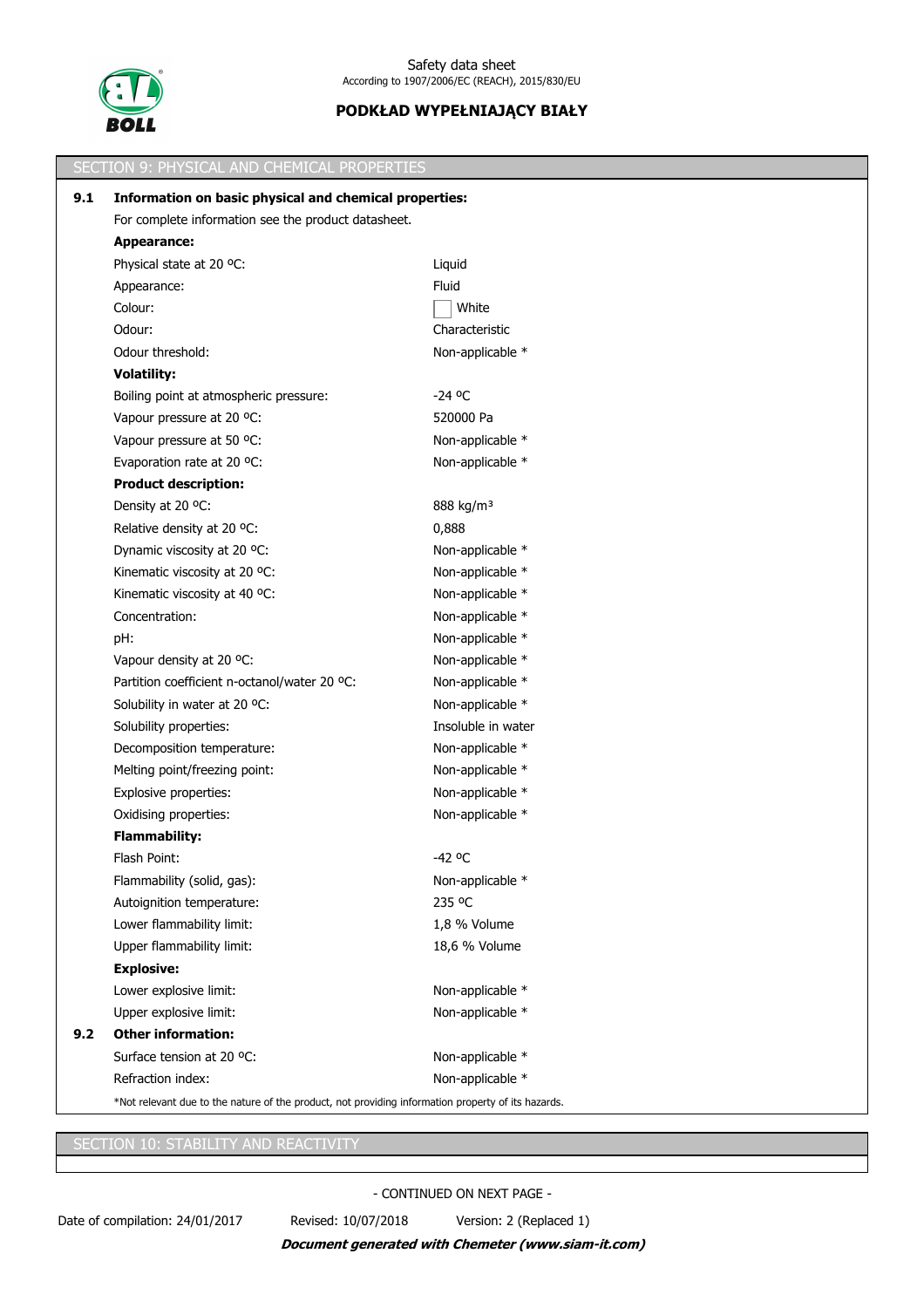

#### SECTION 10: STABILITY AND REACTIVITY (continued)

## **10.1 Reactivity:**

No hazardous reactions are expected because the product is stable under recommended storage conditions. See section 7.

## **10.2 Chemical stability:**

Chemically stable under the conditions of storage, handling and use.

#### **10.3 Possibility of hazardous reactions:**

Under the specified conditions, hazardous reactions that lead to excessive temperatures or pressure are not expected.

#### **10.4 Conditions to avoid:**

Applicable for handling and storage at room temperature:

| Shock and friction | with air<br>Contact         | Increase in temperature    | Sunliaht                      | Humidity            |
|--------------------|-----------------------------|----------------------------|-------------------------------|---------------------|
| Not applicable     | ימות<br>t applicable<br>NOI | Risk<br>combustion<br>. nt | : impact<br>Avoic<br>' direct | Not<br>* applicable |
|                    |                             |                            |                               |                     |

## **10.5 Incompatible materials:**

| Acids                    | Water                 | Combustive materials      | Combustible materials | <b>Others</b>                      |
|--------------------------|-----------------------|---------------------------|-----------------------|------------------------------------|
| acids<br>strona<br>Avoid | t applicable<br>י שטע | impact<br>Avoig<br>direct | Not applicable        | Avoid<br>I alkalis or strong bases |

#### **10.6 Hazardous decomposition products:**

See subsection 10.3, 10.4 and 10.5 to find out the specific decomposition products. Depending on the decomposition conditions, complex mixtures of chemical substances can be released: carbon dioxide (CO2), carbon monoxide and other organic compounds.

## SECTION 11: TOXICOLOGICAL INFORMATION

#### **11.1 Information on toxicological effects:**

The experimental information related to the toxicological properties of the product itself is not available

Contains glycols. It is recommended not to breathe the vapours for prolonged periods of time due to the possibility of effects that are hazardous to the health .

#### **Dangerous health implications:**

In case of exposure that is repetitive, prolonged or at concentrations higher than the recommended occupational exposure limits, adverse effects on health may result, depending on the means of exposure:

A- Ingestion (acute effect):

- Acute toxicity : Based on available data, the classification criteria are not met, however, it contains substances classified
- as dangerous for consumption. For more information see section 3.
- Corrosivity/Irritability: Based on available data, the classification criteria are not met, as it does not contain substances classified as dangerous for this effect. For more information see section 3.
- B- Inhalation (acute effect):
	- Acute toxicity : Based on available data, the classification criteria are not met, as it does not contain substances classified as dangerous for inhalation. For more information see section 3.
	- Corrosivity/Irritability: Based on available data, the classification criteria are not met, as it does not contain substances classified as dangerous for this effect. For more information see section 3.
- C- Contact with the skin and the eyes (acute effect):
	- Contact with the skin: Based on available data, the classification criteria are not met, as it does not contain substances classified as dangerous for skin contact. For more information see section 3.
	- Contact with the eyes: Produces eye damage after contact.
- D- CMR effects (carcinogenicity, mutagenicity and toxicity to reproduction):
	- Carcinogenicity: Based on available data, the classification criteria are not met, as it does not contain substances classified as dangerous for the effects mentioned. For more information see section 3.
	- IARC: Non-applicable
	- Mutagenicity: Based on available data, the classification criteria are not met, as it does not contain substances classified as dangerous for this effect. For more information see section 3.
	- Reproductive toxicity: Based on available data, the classification criteria are not met, as it does not contain substances classified as dangerous for this effect. For more information see section 3.
- E- Sensitizing effects: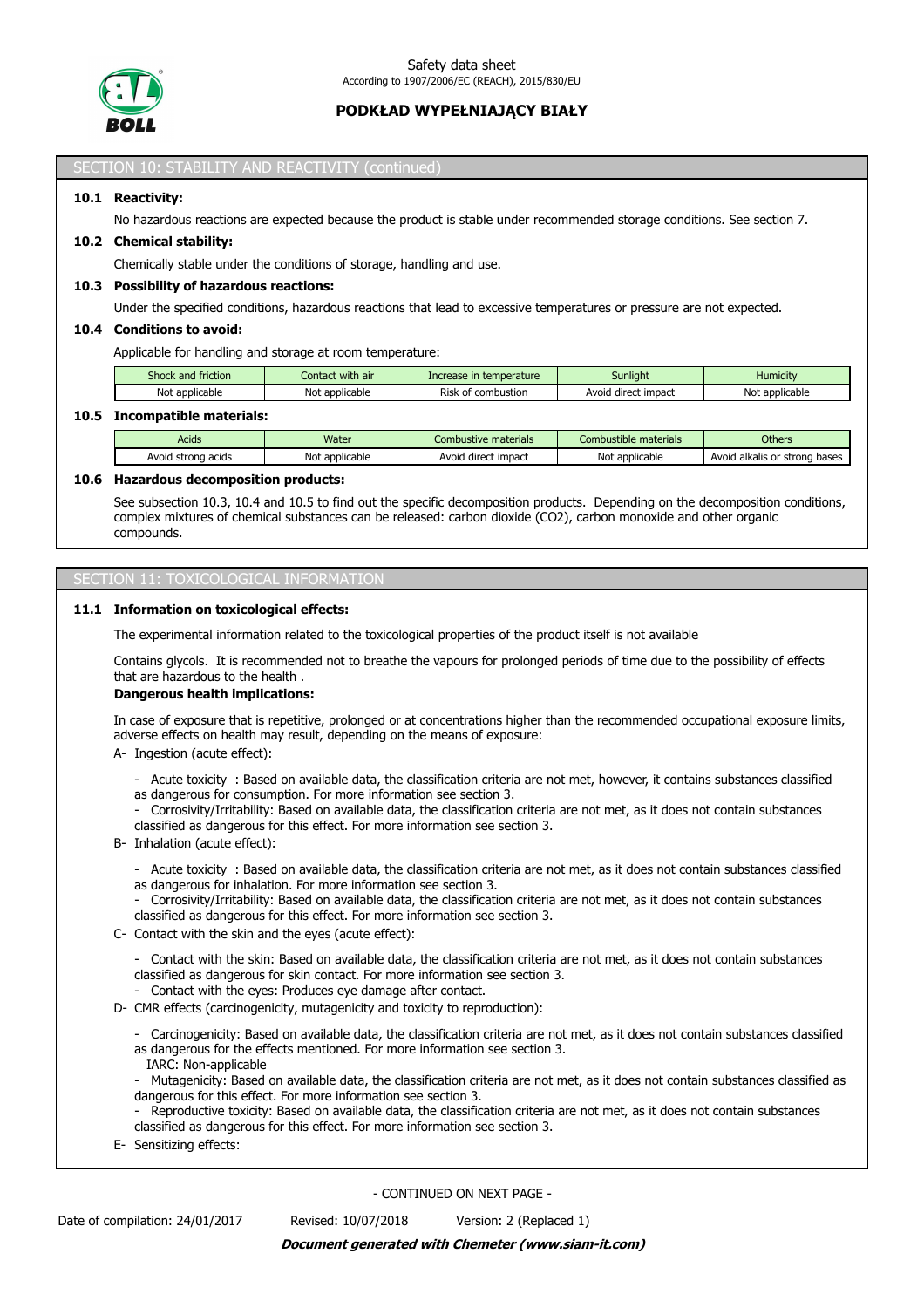

## SECTION 11: TOXICOLOGICAL INFORMATION (continued)

- Respiratory: Based on available data, the classification criteria are not met, as it does not contain substances classified as dangerous with sensitising effects. For more information see section 3.
- Cutaneous: Based on available data, the classification criteria are not met. However, it contains substances classified as dangerous with sensitising effects. For more information see section 3.
- F- Specific target organ toxicity (STOT) single exposure:

Exposure in high concentration can interfere with the central nervous system causing headache, dizziness, vertigo, nausea, vomiting, confusion, and in serious cases, loss of consciousness.

- G- Specific target organ toxicity (STOT)-repeated exposure:
	- Specific target organ toxicity (STOT)-repeated exposure: Based on available data, the classification criteria are not met. However, it does contain substances classified as dangerous for this effect. For more information see section 3.
	- Skin: Repeated exposure may cause skin dryness or cracking
- H- Aspiration hazard:

Based on available data, the classification criteria are not met, as it does not contain substances classified as dangerous for this effect. For more information see section 3.

# **Other information:**

Non-applicable

#### **Specific toxicology information on the substances:**

| <b>Identification</b>                                      |                 | Acute toxicity   |        |
|------------------------------------------------------------|-----------------|------------------|--------|
| Dimethyl ether                                             | LD50 oral       | >2000 mg/kg      |        |
| CAS: 115-10-6                                              | LD50 dermal     | >2000 mg/kg      |        |
| EC: 204-065-8                                              | LC50 inhalation | 308,5 mg/L (4 h) | Rat    |
| 2-butanone                                                 | LD50 oral       | 4000 mg/kg       | Rat    |
| CAS: 78-93-3                                               | LD50 dermal     | 6400 mg/kg       | Rabbit |
| EC: 201-159-0                                              | LC50 inhalation | 23,5 mg/L (4 h)  | Rat    |
| Acetone                                                    | LD50 oral       | 5800 mg/kg       | Rat    |
| CAS: 67-64-1                                               | LD50 dermal     | 7426 mg/kg       | Rabbit |
| EC: 200-662-2                                              | LC50 inhalation | 76 mg/L (4 h)    | Rat    |
| N-butyl acetate                                            | LD50 oral       | 12789 mg/kg      | Rat    |
| CAS: 123-86-4                                              | LD50 dermal     | 14112 mg/kg      | Rabbit |
| EC: 204-658-1                                              | LC50 inhalation | 23,4 mg/L (4 h)  | Rat    |
| trizinc bis(orthophosphate)                                | LD50 oral       | >2000 mg/kg      |        |
| CAS: 7779-90-0                                             | LD50 dermal     | >2000 mg/kg      |        |
| EC: 231-944-3                                              | LC50 inhalation | >5 mg/L (4 h)    |        |
| Fatty acids, C18-unsatd., trimers, compds. with oleylamine | LD50 oral       | 1570 mg/kg       | Rat    |
| CAS: 147900-93-4                                           | LD50 dermal     | >2000 mg/kg      |        |
| EC: Non-applicable                                         | LC50 inhalation | $>20$ mg/L       |        |

## SECTION 12: ECOLOGICAL INFORMATION

The experimental information related to the eco-toxicological properties of the product itself is not available

**12.1 Toxicity:**

| <b>Identification</b> |             | Acute toxicity                      | <b>Species</b>          | Genus      |  |
|-----------------------|-------------|-------------------------------------|-------------------------|------------|--|
| 2-butanone            | <b>LC50</b> | 3220 mg/L (96 h)                    | Pimephales promelas     | Fish       |  |
| CAS: 78-93-3          | <b>EC50</b> | 5091 mg/L (48 h)                    | Daphnia magna           | Crustacean |  |
| EC: 201-159-0         | <b>EC50</b> | 4300 mg/L (168 h)                   | Scenedesmus quadricauda | Algae      |  |
| Acetone               | <b>LC50</b> | 5540 mg/L (96 h)                    | Oncorhynchus mykiss     | Fish       |  |
| CAS: 67-64-1          | <b>EC50</b> | 23.5 mg/L (48 h)                    | Daphnia magna           | Crustacean |  |
| EC: 200-662-2         | <b>EC50</b> | 3400 mg/L (48 h)                    | Chlorella pyrenoidosa   | Algae      |  |
| N-butyl acetate       | <b>LC50</b> | 62 mg/L $(96 h)$                    | Leuciscus idus          | Fish       |  |
| CAS: 123-86-4         | <b>EC50</b> | 73 mg/L (24 h)                      | Daphnia magna           | Crustacean |  |
| EC: 204-658-1         | <b>EC50</b> | $(675 \text{ mg/L} (72 \text{ h}))$ | Scenedesmus subspicatus | Algae      |  |

- CONTINUED ON NEXT PAGE -

Date of compilation: 24/01/2017 Revised: 10/07/2018 Version: 2 (Replaced 1)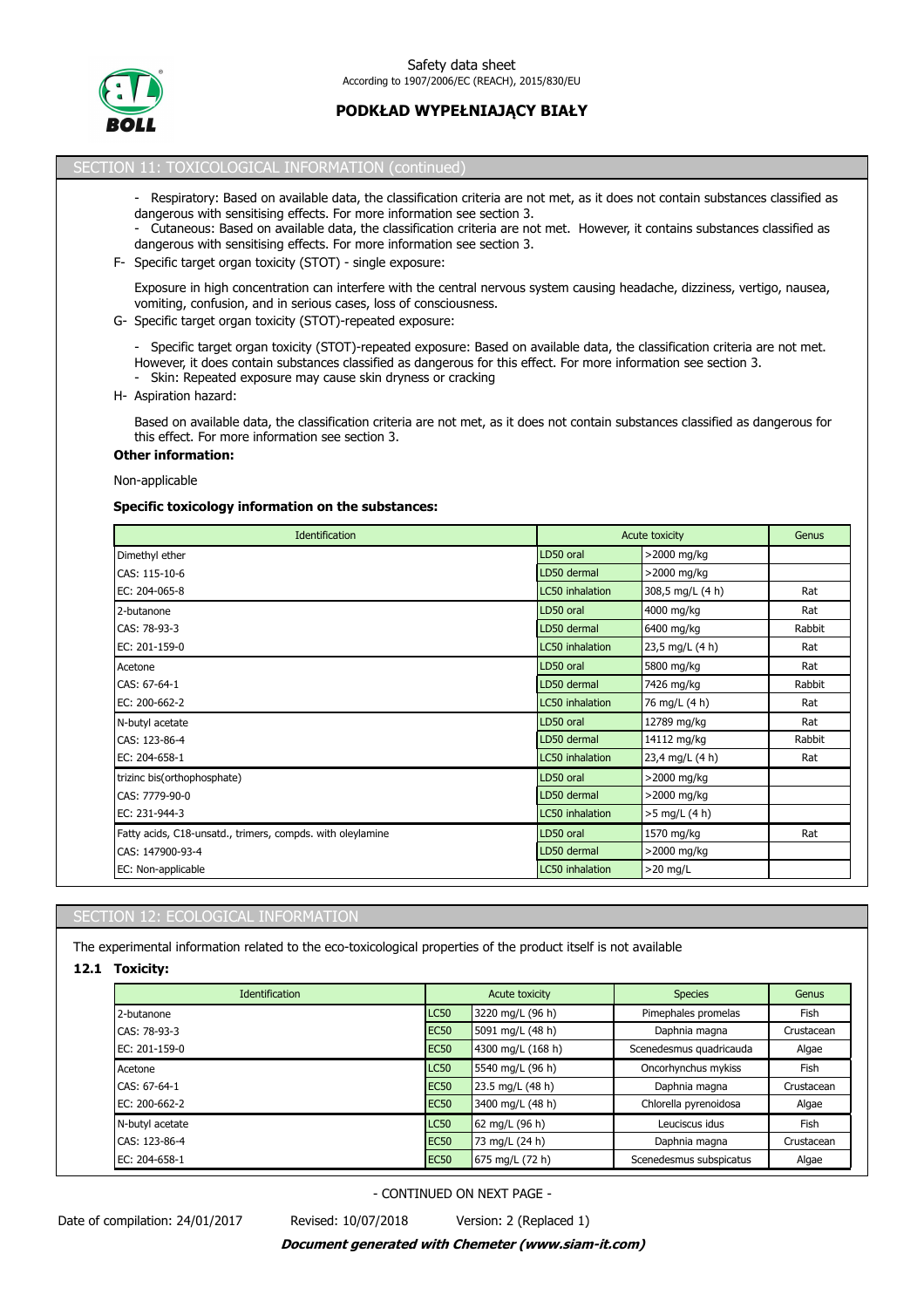

|                                           | Identification                                             |                  | <b>Acute toxicity</b> |            | <b>Species</b>  |                                  | Genus                                 |
|-------------------------------------------|------------------------------------------------------------|------------------|-----------------------|------------|-----------------|----------------------------------|---------------------------------------|
| trizinc bis(orthophosphate)               |                                                            | <b>LC50</b>      | $0.1 - 1$ mg/L (96 h) |            |                 |                                  | Fish                                  |
| CAS: 7779-90-0                            |                                                            | <b>EC50</b>      | $0.1 - 1$ mg/L        |            |                 |                                  | Crustacean                            |
| EC: 231-944-3                             |                                                            | <b>EC50</b>      | $0.1 - 1$ mg/L        |            |                 |                                  | Algae                                 |
|                                           | Fatty acids, C18-unsatd., trimers, compds. with oleylamine | <b>LC50</b>      | 1 - 10 mg/L (96 h)    |            |                 |                                  | Fish                                  |
| CAS: 147900-93-4                          |                                                            | <b>EC50</b>      | $1 - 10$ mg/L         |            |                 |                                  | Crustacean                            |
| EC: Non-applicable                        |                                                            | <b>EC50</b>      | $1 - 10$ mg/L         |            |                 |                                  | Algae                                 |
| 12.2 Persistence and degradability:       |                                                            |                  |                       |            |                 |                                  |                                       |
|                                           | Identification                                             |                  | Degradability         |            |                 | Biodegradability                 |                                       |
| 2-butanone                                |                                                            | BOD <sub>5</sub> | 2.03 g O2/g           |            | Concentration   |                                  | Non-applicable                        |
| CAS: 78-93-3                              |                                                            | COD              | 2.31 g O2/g           | Period     |                 |                                  | 20 days                               |
| EC: 201-159-0                             |                                                            | BOD5/COD         | 0.88                  |            | % Biodegradable |                                  | 89 %                                  |
| Acetone                                   |                                                            | BOD5             | Non-applicable        |            | Concentration   |                                  | 100 mg/L                              |
| CAS: 67-64-1                              |                                                            | <b>COD</b>       | Non-applicable        | Period     |                 |                                  | 28 days                               |
| EC: 200-662-2                             |                                                            | BOD5/COD         | 0.96                  |            | % Biodegradable |                                  | 96 %                                  |
| N-butyl acetate                           |                                                            | BOD <sub>5</sub> | Non-applicable        |            | Concentration   |                                  | Non-applicable                        |
| CAS: 123-86-4                             |                                                            | COD              | Non-applicable        | Period     |                 |                                  | 5 days                                |
| EC: 204-658-1                             |                                                            | BOD5/COD         | 0.79                  |            | % Biodegradable |                                  | 84 %                                  |
| <b>Bioaccumulative potential:</b><br>12.3 |                                                            |                  |                       |            |                 |                                  |                                       |
|                                           | Identification                                             |                  |                       |            |                 | <b>Bioaccumulation potential</b> |                                       |
| 2-butanone                                |                                                            |                  |                       | <b>BCF</b> |                 | 3                                |                                       |
| CAS: 78-93-3                              |                                                            |                  |                       |            | Pow Log         | 0.29                             |                                       |
| EC: 201-159-0                             |                                                            |                  |                       |            | Potential       | Low                              |                                       |
| Acetone                                   |                                                            |                  |                       | <b>BCF</b> |                 | 1                                |                                       |
| CAS: 67-64-1                              |                                                            |                  |                       |            | Pow Log         | $-0.24$                          |                                       |
| EC: 200-662-2                             |                                                            |                  |                       |            | Potential       | Low                              |                                       |
| N-butyl acetate                           |                                                            |                  |                       | <b>BCF</b> |                 | 4                                |                                       |
| CAS: 123-86-4                             |                                                            |                  |                       |            | Pow Log         | 1.78                             |                                       |
| EC: 204-658-1                             |                                                            |                  |                       |            | Potential       | Low                              |                                       |
| <b>Mobility in soil:</b><br>12.4          |                                                            |                  |                       |            |                 |                                  |                                       |
|                                           | Identification                                             |                  | Absorption/desorption |            |                 | Volatility                       |                                       |
| Dimethyl ether                            |                                                            | Koc              | Non-applicable        |            | Henry           |                                  | Non-applicable                        |
| CAS: 115-10-6                             |                                                            | Conclusion       | Non-applicable        |            | Dry soil        |                                  | Non-applicable                        |
| EC: 204-065-8                             |                                                            | Surface tension  | 1,136E-2 N/m (25 °C)  |            | Moist soil      |                                  | Non-applicable                        |
| 2-butanone                                |                                                            | Koc              | 30                    |            | Henry           |                                  | 5,77 Pa·m <sup>3</sup> /mol           |
| CAS: 78-93-3                              |                                                            | Conclusion       | Very High             |            | Dry soil        |                                  | Yes                                   |
| EC: 201-159-0                             |                                                            | Surface tension  | 2,396E-2 N/m (25 °C)  |            | Moist soil      |                                  | Yes                                   |
| Acetone                                   |                                                            | Кос              | 1                     |            | Henry           |                                  | $2,93$ Pa $\cdot$ m <sup>3</sup> /mol |
| CAS: 67-64-1                              |                                                            | Conclusion       | Very High             |            | Dry soil        |                                  | Yes                                   |
| EC: 200-662-2                             |                                                            | Surface tension  | 2,304E-2 N/m (25 °C)  |            | Moist soil      |                                  | Yes                                   |
| N-butyl acetate                           |                                                            | Кос              | Non-applicable        |            | Henry           |                                  | Non-applicable                        |
| CAS: 123-86-4                             |                                                            | Conclusion       | Non-applicable        |            | Dry soil        |                                  | Non-applicable                        |
| EC: 204-658-1                             |                                                            | Surface tension  | 2,478E-2 N/m (25 °C)  |            | Moist soil      |                                  | Non-applicable                        |
| 12.5 Results of PBT and vPvB assessment:  |                                                            |                  |                       |            |                 |                                  |                                       |
| Product fails to meet PBT/vPvB criteria   |                                                            |                  |                       |            |                 |                                  |                                       |
| 12.6 Other adverse effects:               |                                                            |                  |                       |            |                 |                                  |                                       |

# SECTION 13: DISPOSAL CONSIDERATIONS

## **13.1 Waste treatment methods:**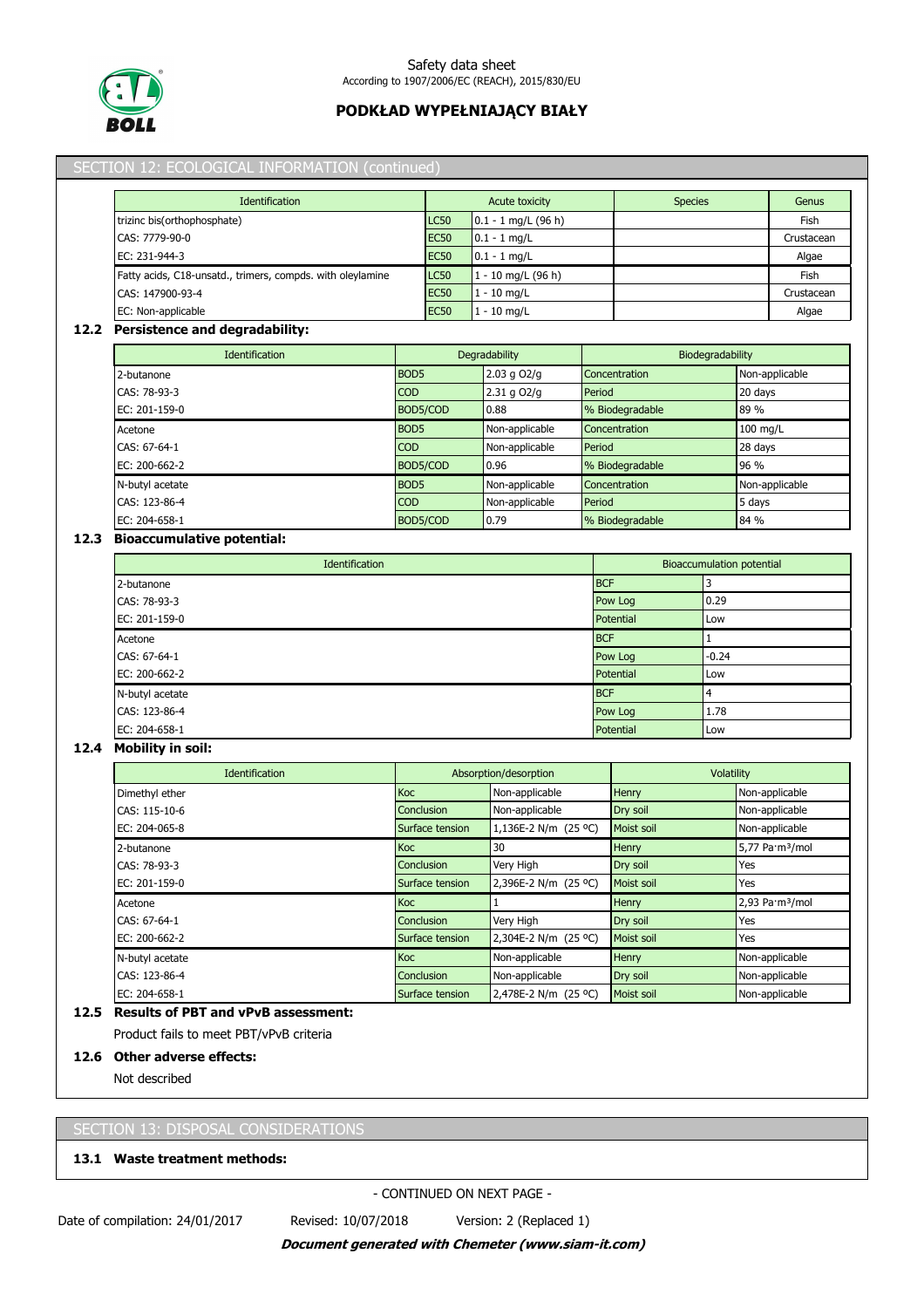

## SECTION 13: DISPOSAL CONSIDERATIONS (continued)

| Code      | <b>Description</b>                                                              | Waste class (Regulation (EU) No<br>1357/2014) |
|-----------|---------------------------------------------------------------------------------|-----------------------------------------------|
| 16 05 04* | gases in pressure containers (including halons) containing hazardous substances | Dangerous                                     |

### **Type of waste (Regulation (EU) No 1357/2014):**

HP3 Flammable, HP14 Ecotoxic, HP4 Irritant — skin irritation and eye damage, HP5 Specific Target Organ Toxicity (STOT) /Aspiration Toxicity

### **Waste management (disposal and evaluation):**

Consult the authorized waste service manager on the assessment and disposal operations in accordance with Annex 1 and Annex 2 (Directive 2008/98/EC). As under 15 01 (2014/955/EC) of the code and in case the container has been in direct contact with the product, it will be processed the same way as the actual product. Otherwise, it will be processed as non-dangerous residue. We do not recommended disposal down the drain. See paragraph 6.2.

#### **Regulations related to waste management:**

In accordance with Annex II of Regulation (EC) No 1907/2006 (REACH) the community or state provisions related to waste management are stated

Community legislation: Directive 2008/98/EC, 2014/955/EU, Regulation (EU) No 1357/2014

# SECTION 14: TRANSPORT INFORMATION

## **Transport of dangerous goods by land:**

With regard to ADR 2017 and RID 2017:

|                                | 14.1 UN number:                            | <b>UN1950</b>               |
|--------------------------------|--------------------------------------------|-----------------------------|
|                                | 14.2 UN proper shipping name:              | AEROSOLS, flammable         |
|                                | 14.3 Transport hazard class(es):           | $\overline{2}$              |
|                                | Labels:                                    | 2.1                         |
|                                | 14.4 Packing group:                        | N/A                         |
|                                | 14.5 Environmental hazards:                | Yes                         |
|                                | 14.6 Special precautions for user          |                             |
|                                | Special regulations:                       | 190, 327, 344, 625          |
|                                | Tunnel restriction code:                   | D                           |
|                                | Physico-Chemical properties:               | see section 9               |
|                                | Limited quantities:                        | 1 <sub>L</sub>              |
|                                | 14.7 Transport in bulk according           | Non-applicable              |
|                                | to Annex II of Marpol and<br>the IBC Code: |                             |
|                                |                                            |                             |
|                                | Transport of dangerous goods by sea:       |                             |
| With regard to IMDG 38-16:     |                                            |                             |
|                                | 14.1 UN number:                            | <b>UN1950</b>               |
|                                | 14.2 UN proper shipping name:              | AEROSOLS, flammable         |
|                                | 14.3 Transport hazard class(es):           | $\mathbf{2}$                |
|                                | Labels:                                    | 2.1                         |
|                                | 14.4 Packing group:                        | N/A                         |
|                                | 14.5 Environmental hazards:                | Yes                         |
|                                | 14.6 Special precautions for user          |                             |
|                                | Special regulations:                       | 190, 277, 327, 344, 63, 959 |
|                                | EmS Codes:                                 | $F-D, S-U$                  |
|                                | Physico-Chemical properties:               | see section 9               |
|                                | Limited quantities:                        | 1 <sub>L</sub>              |
|                                | Segregation group:                         | Non-applicable              |
|                                | 14.7 Transport in bulk according           | Non-applicable              |
|                                | to Annex II of Marpol and<br>the IBC Code: |                             |
|                                | Transport of dangerous goods by air:       |                             |
| With regard to IATA/ICAO 2018: |                                            |                             |
|                                |                                            |                             |

- CONTINUED ON NEXT PAGE -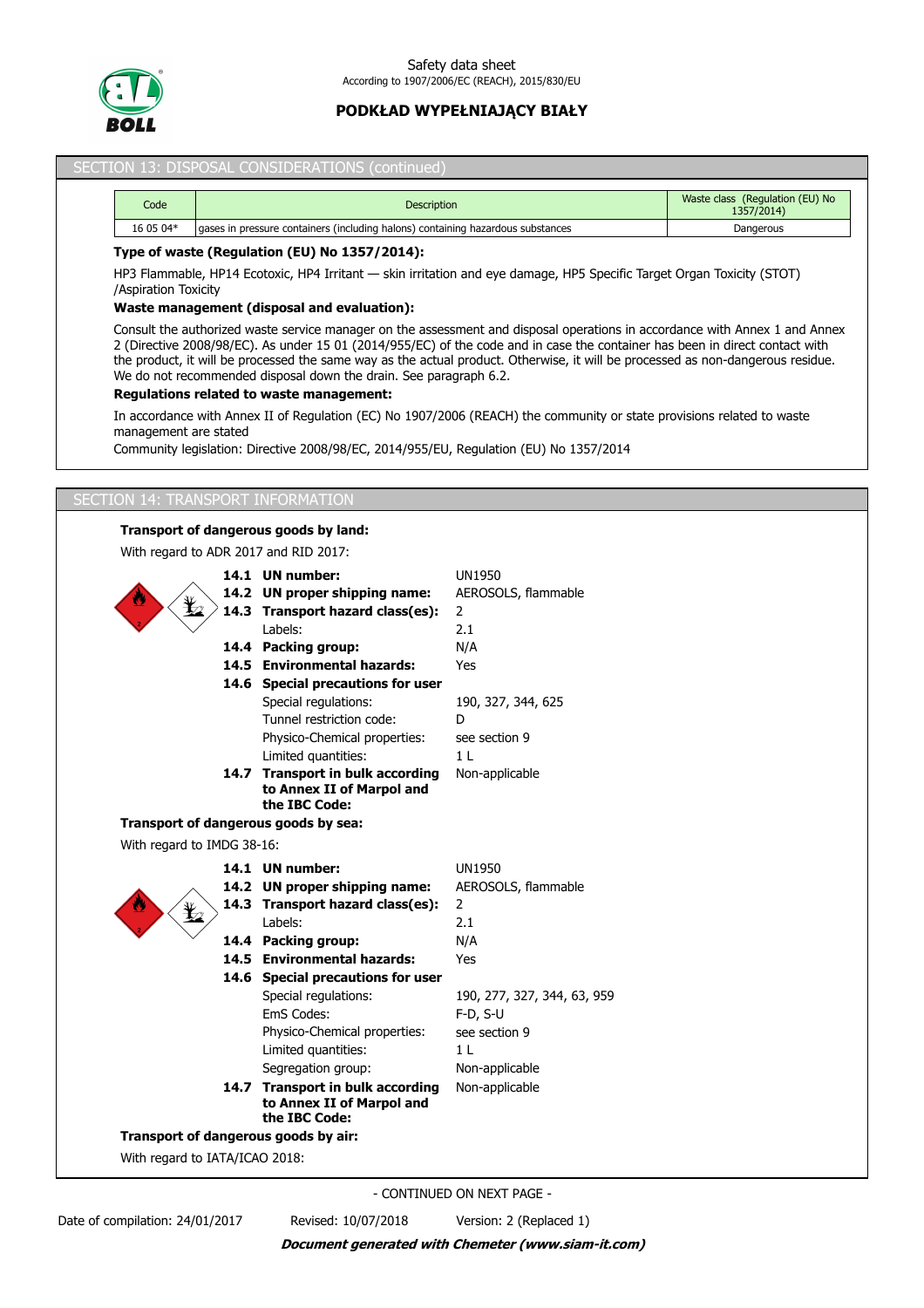

| SECTION 14: TRANSPORT INFORMATION (continued)                              |                                                                                |                     |
|----------------------------------------------------------------------------|--------------------------------------------------------------------------------|---------------------|
|                                                                            | 14.1 UN number:                                                                | UN1950              |
| $\mathbf{\mathbf{\mathbf{\mathbf{\mathbf{\mathbf{\mathbf{\mathbf{t}}}}}}}$ | 14.2 UN proper shipping name:                                                  | AEROSOLS, flammable |
|                                                                            | 14.3 Transport hazard class(es):                                               | 2                   |
|                                                                            | Labels:                                                                        | 2.1                 |
|                                                                            | 14.4 Packing group:                                                            | N/A                 |
|                                                                            | 14.5 Environmental hazards:                                                    | Yes                 |
|                                                                            | 14.6 Special precautions for user                                              |                     |
|                                                                            | Physico-Chemical properties:                                                   | see section 9       |
|                                                                            | 14.7 Transport in bulk according<br>to Annex II of Marpol and<br>the IBC Code: | Non-applicable      |

## SECTION 15: REGULATORY INFORMATION

### **15.1 Safety, health and environmental regulations/legislation specific for the substance or mixture:**

Candidate substances for authorisation under the Regulation (EC) No 1907/2006 (REACH): Non-applicable

Substances included in Annex XIV of REACH ("Authorisation List") and sunset date: Non-applicable

Regulation (EC) No 1005/2009, about substances that deplete the ozone layer: Non-applicable

Article 95, REGULATION (EU) No 528/2012: Non-applicable

REGULATION (EU) No 649/2012, in relation to the import and export of hazardous chemical products: Non-applicable

### **Seveso III:**

| <b>Section</b>   | <b>Description</b> | Lower-tier<br>requirements | Upper-tier<br>requirements |
|------------------|--------------------|----------------------------|----------------------------|
| P <sub>3</sub> a |                    | 150                        | 500                        |
| EЗ<br>ᄂᄼ         |                    | 200                        | 500                        |

## **Limitations to commercialisation and the use of certain dangerous substances and mixtures (Annex XVII REACH, etc ….):**

Regulation (EU) No 98/2013 of the European Parliament and of the Council of 15 January 2013 on the marketing and use of explosives precursors: Contains Acetone. Product under the provisions of Article 9 Shall not be used in:

—ornamental articles intended to produce light or colour effects by means of different phases, for example in ornamental lamps and ashtrays,

—tricks and jokes,

—games for one or more participants, or any article intended to be used as such, even with ornamental aspects.

#### **Specific provisions in terms of protecting people or the environment:**

It is recommended to use the information included in this safety data sheet as a basis for conducting workplace-specific risk assessments in order to establish the necessary risk prevention measures for the handling, use, storage and disposal of this product.

#### **Other legislation:**

The product could be affected by sectorial legislation

## **15.2 Chemical safety assessment:**

The supplier has not carried out evaluation of chemical safety.

#### SECTION 16: OTHER INFORMATION

#### **Legislation related to safety data sheets:**

This safety data sheet has been designed in accordance with ANNEX II-Guide to the compilation of safety data sheets of Regulation (EC) No 1907/2006 (Regulation (EC) No 2015/830)

**Modifications related to the previous Safety Data Sheet which concerns the ways of managing risks.:** Non-applicable

**Texts of the legislative phrases mentioned in section 2:**